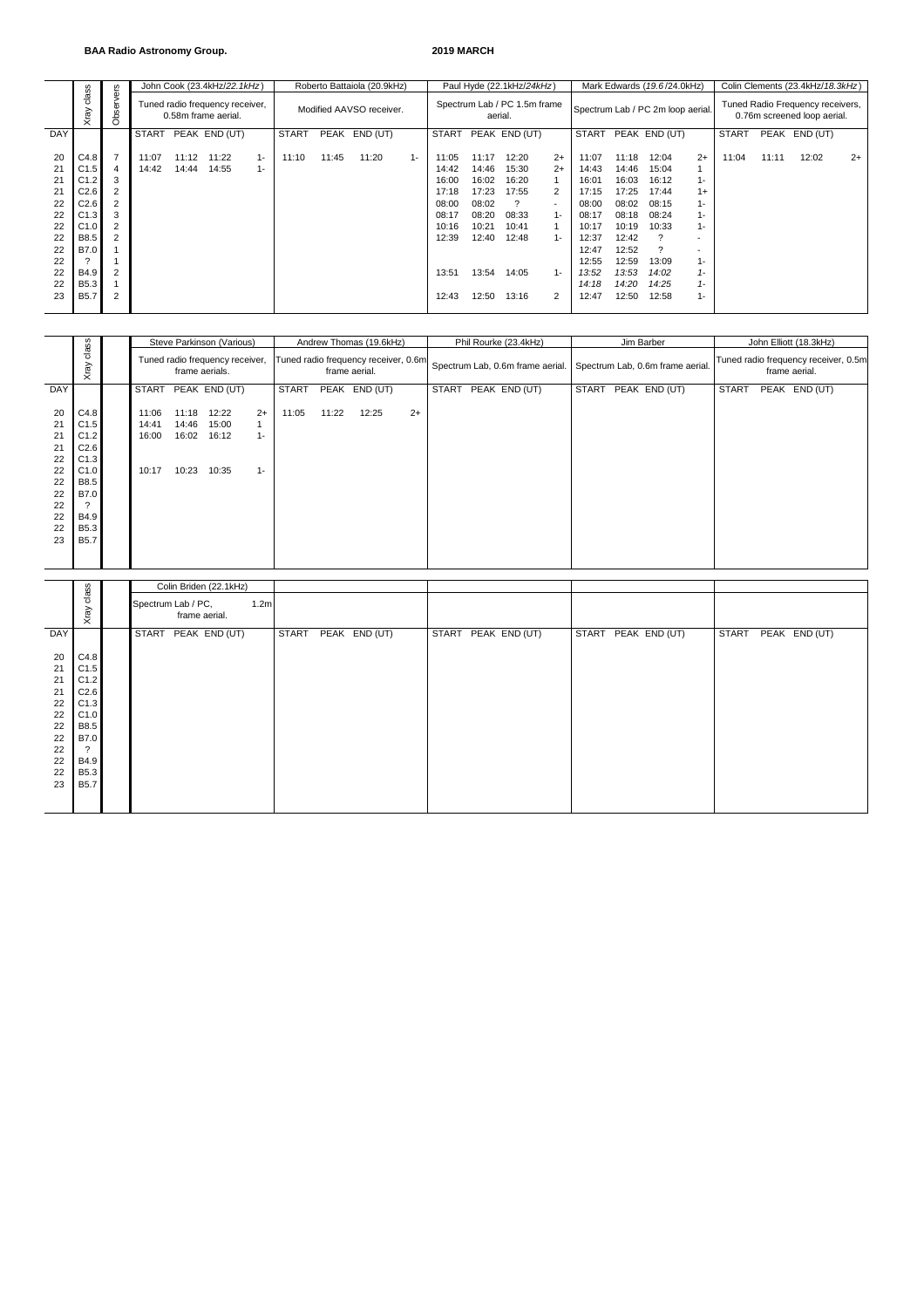# **VLF flare activity 2005/19.**

 $\blacksquare$  C  $\blacksquare$  M  $\blacksquare$   $\blacksquare$  X  $\blacksquare$  Relative sunspot number

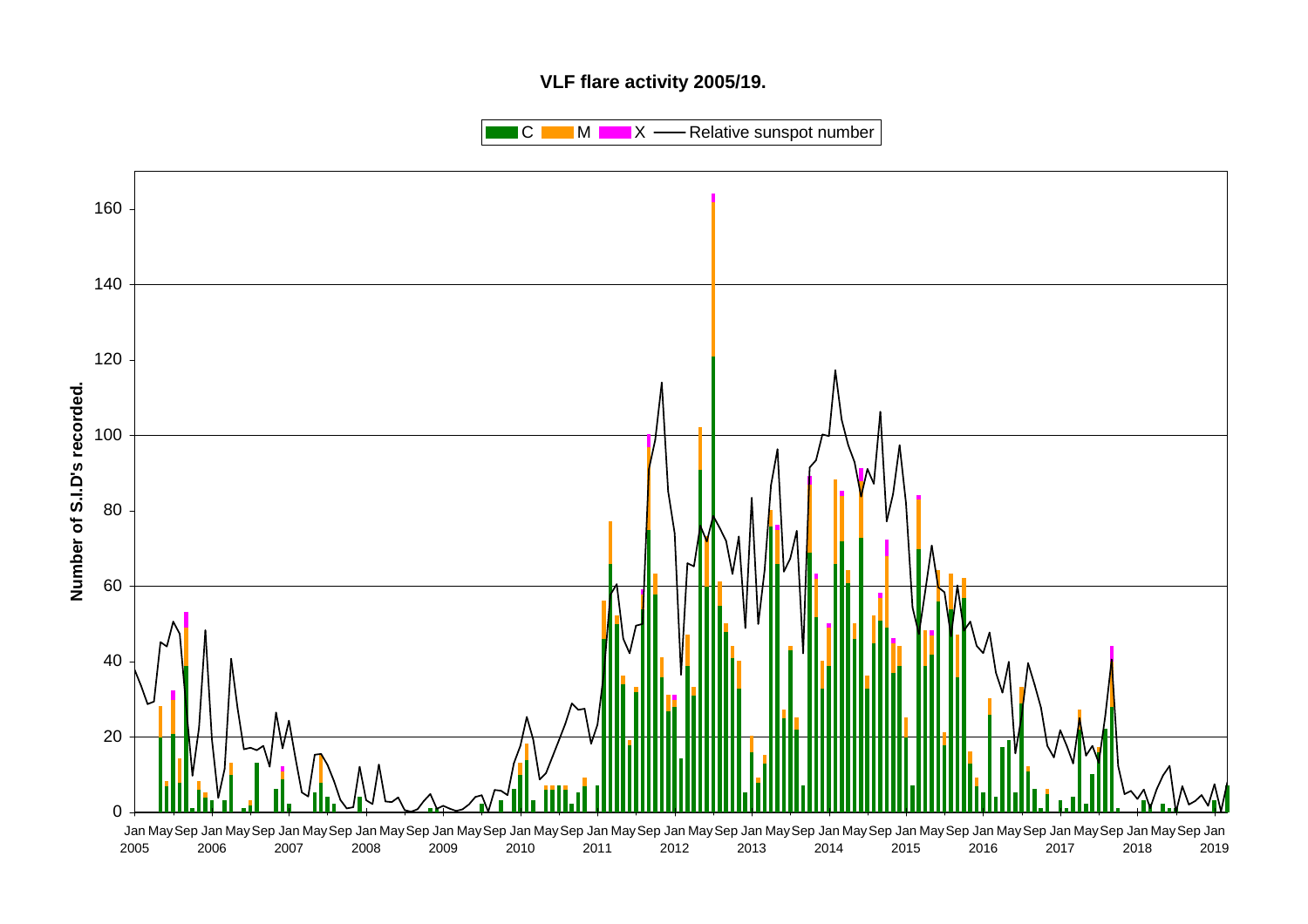## BAA Radio Astronomy Group. 2019 MARCH.

There were two periods of sunspot activity in March, the first starting on the 8<sup>th</sup> when AR12734 produced a C1.3 flare at 03:20UT. This of course was too early in the morning for us to record as a SID, but with the very low background X-ray flux at the time it was a 1000x increase in X-rays. The remaining activity from this group was much weaker, and lasted only a few days. On the 20<sup>th</sup>, the background X-ray flux jumped 100x to B1 levels as AR12736 appeared. This was a much more active sunspot group, and produced all of the activity seen in the tables. It only lasted for six days until the active region rotated out of view and the background dropped back to its quiescent level again. The strongest flare of the month was the C4.8 peaking at  $11:18$ UT on the 20<sup>th</sup>, shown in this recording by Mark Edwards:





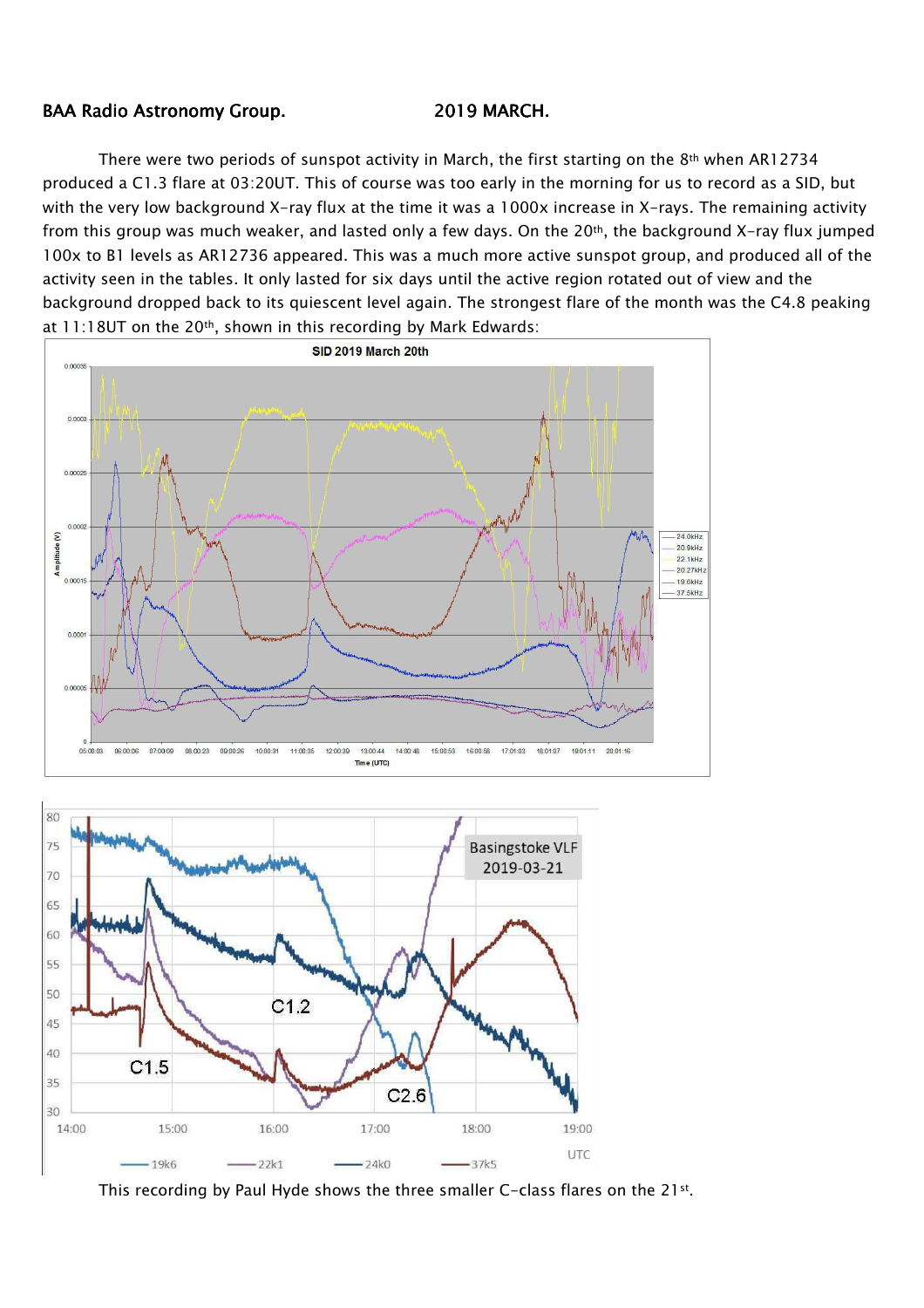

Flares on the 22<sup>nd</sup> were dropping in strength, and quite difficult to separate from the background noise. Mark's recording at 19.6kHz is the best that we have, so I have added the GOES data to help. This is a northerly path, and so sunset is hiding the later flares. AR12736 continued with B-class flares until the 25<sup>th</sup>, after which the background X-ray flux again fell back below the A1 level.

The 23.4kHz signal remains very unreliable, being off for most of the month. Apart from a few days mid-month and at the end of the month, it was more active at night than during the day.

# MAGNETIC OBSERVATIONS.

The active period seen at the end of February continued into March the 1st and 2<sup>nd</sup>, although much weaker. This is the recording from the 1st by Roger Blackwell:

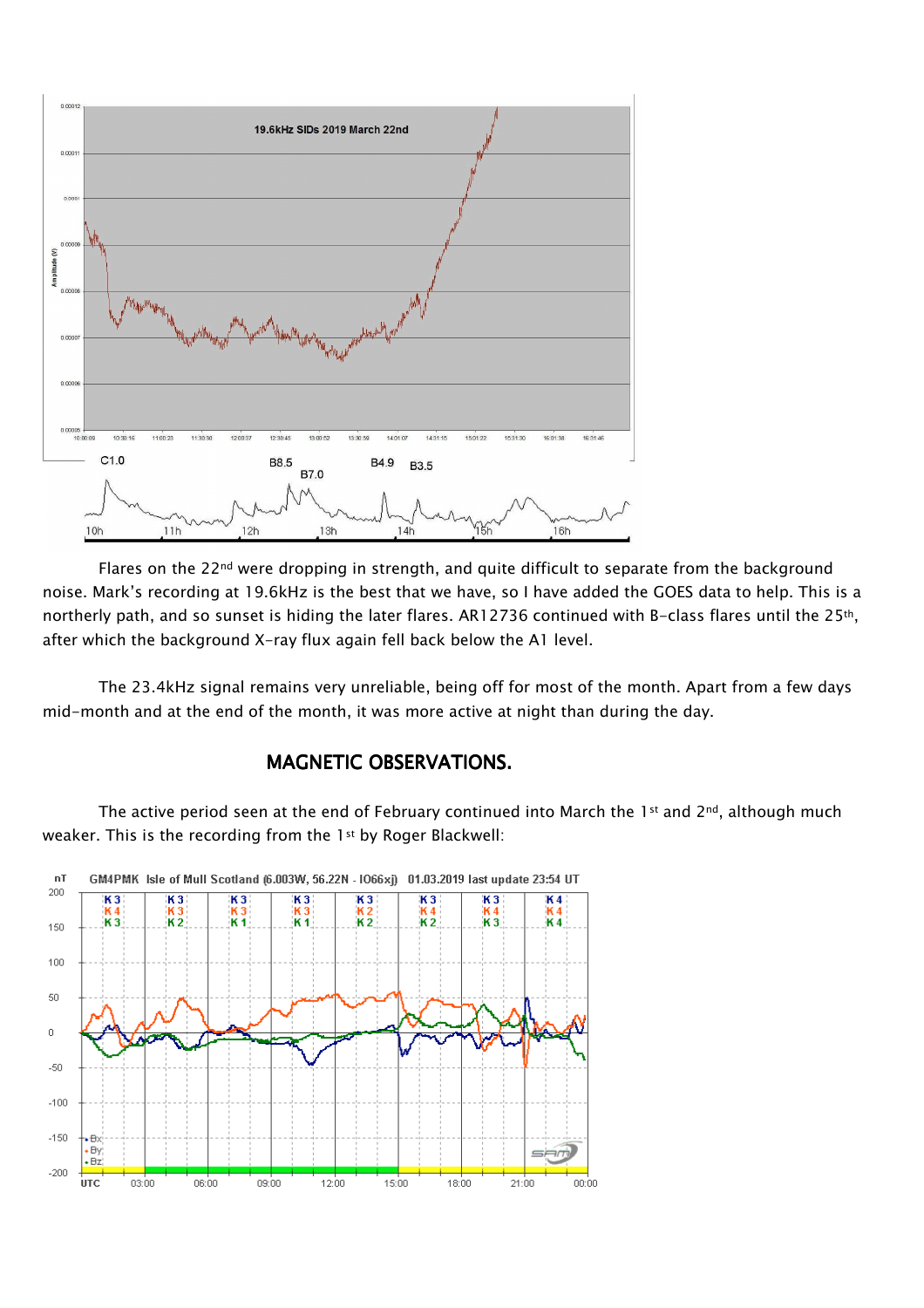Satellite images show that there was a minor CME near the solar limb early on March 12<sup>th</sup>, resulting in a very minor magnetic disturbance on the 16th and 17th. Roger's recordings show the effects in the evening of the 16<sup>th</sup>, fading quickly in the morning of the 17<sup>th</sup>. Note that the sensor is reset to zero at midnight, and so the traces are discontinuous between the two days:



The left-hand recording (above) from Roger Blackwell shows a magnetic shock arrival shortly before 22UT on March 24th, most noticeable in the blue (Bx) trace. Satellite images show that this was the result of a very slow CME produced by the C4.8 flare on the 20<sup>th</sup>. This gives a transit time of about 104 hours based on our timing of the flare. There were no significant disturbances recorded following the shock.

The right-hand recording shows activity on the  $28<sup>th</sup>$  from the recurrent coronal hole seen at the beginning of the month. This coronal hole has been present for at least six months now, but its effects are getting much weaker. The disturbance on the 28<sup>th</sup> only lasted about an hour into the morning of the 29<sup>th</sup>, with a further hour of disturbance around 17:30 to 18:30UT. The last two days of the month remained very quiet.

Magnetic observations received from Colin Clements, Roger Blackwell and John Cook.